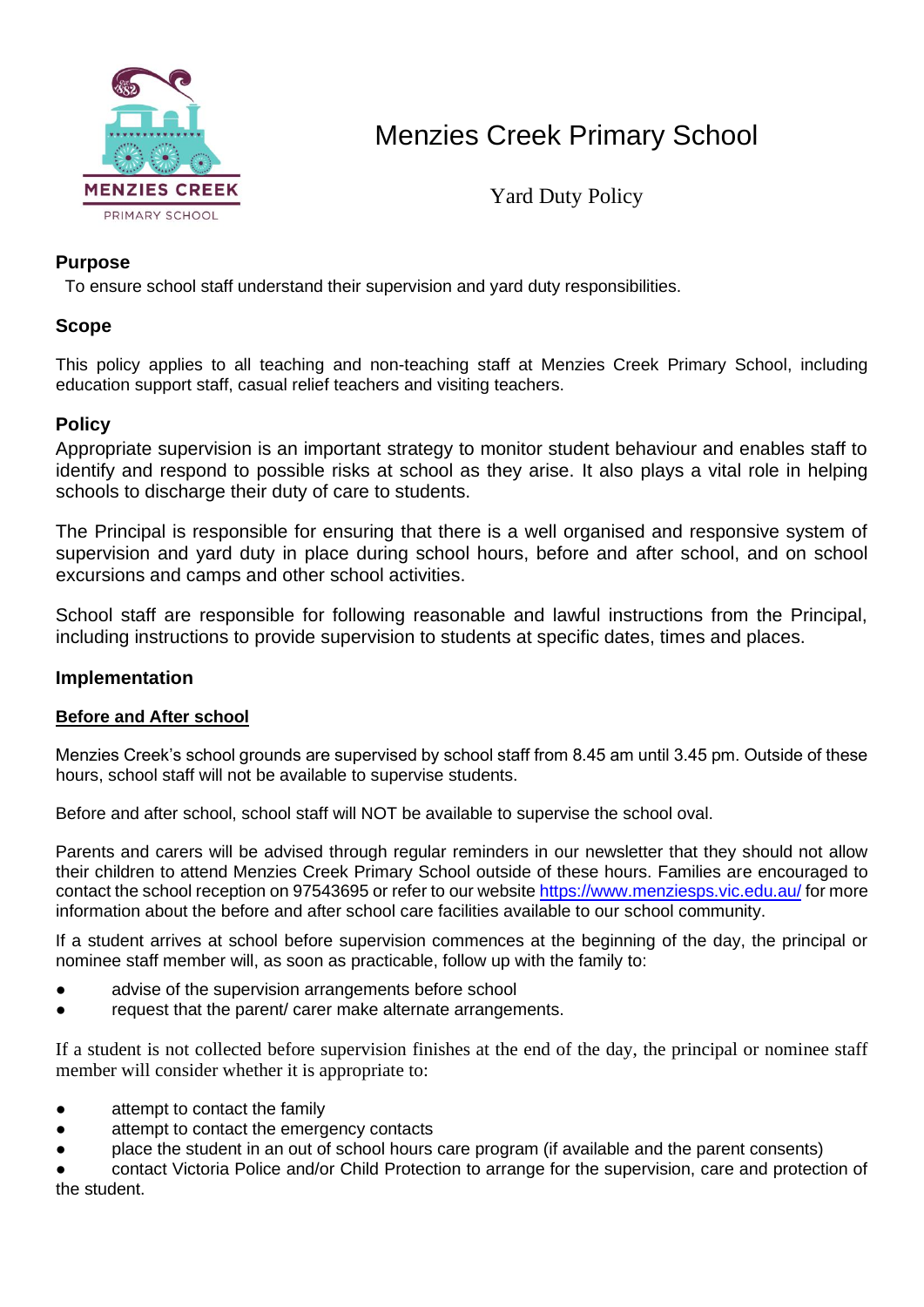

Yard Duty Policy

School staff who are rostered on for before or after school supervision must follow the processes outlined below.

### **Yard duty**

All staff at Menzies Creek P.S are expected to assist with yard duty supervision and will be included in the weekly roster.

The principal is responsible for preparing and communicating the yard duty roster on a regular basis. At Menzies Creek P.S, school staff will be designated a specific yard duty area to supervise.

The designated yard duty areas for our school as at Term 3, 2019 are:

| Area                                           |
|------------------------------------------------|
| Zone 1- Play Space                             |
| Zone 2- Junior Playground and Flagpole<br>Area |
| Zone 3- Basketball Court and Farm Area         |
| Zone 4- Oval                                   |

School staff must wear a provided safety/hi-vis vest and take appropriately zone labelled bum bag whilst on yard duty. Safety/hi-vis vests and bum bags will be stored on the hooks in reception.

Staff who are rostered for yard duty must remain in the designated area until they are replaced by a relieving teacher.

#### During yard duty, supervising staff must:

- methodically move around the designated zone
- be alert and vigilant
- intervene immediately if potentially dangerous or inappropriate behaviour is observed in the yard

enforce behavioural standards and implement appropriate consequences for breaches of safety rules, in accordance with any relevant disciplinary measures set out in your school's *Student Engagement and Wellbeing* policy

- ensure that students who require first aid assistance receive it as soon as practicable
- log any incidents or near misses as appropriate on Compass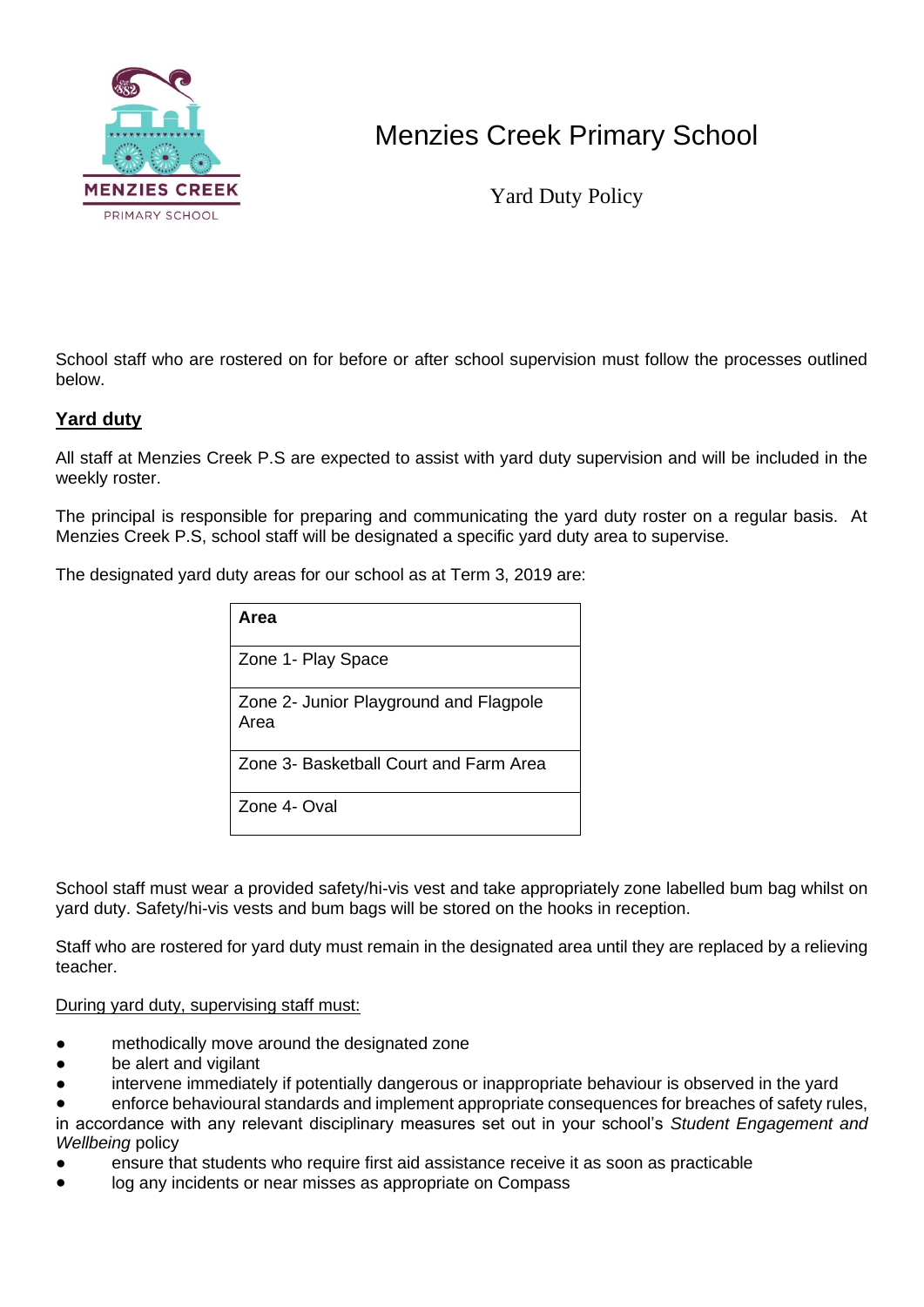

Yard Duty Policy

If being relieved of their yard duty shift by another staff member (for example, where the shift is 'split' into 2 consecutive time periods), ensure that a brief but adequate verbal 'handover' is given to the next staff member in relation to any issues which may have arisen during the first shift.

If the supervising staff member is unable to conduct yard duty at the designated time, they should contact the Principal with as much notice as possible prior to the relevant yard duty shift to ensure that alternative arrangements are made.

If the supervising staff member needs to leave yard duty during the allocated time, they should contact the Principal but should not leave the designated area until the relieving staff member has arrived in the designated area.

If a relieving or next staff member does not arrive for yard duty, the staff member currently on duty should send a message to the office and not leave the designated area until a replacement staff member has arrived.

Should students require assistance during recess or lunchtime, they are encouraged to speak to the supervising yard duty staff member.

### **Classroom**

The classroom teacher is responsible for the supervision of all students in their care during class.

If a teacher needs to leave the classroom unattended at any time during a lesson, they should first contact teacher in adjoining room/Principal by phone for assistance. The teacher should then wait until another staff member has arrived at the classroom to supervise the class prior to leaving.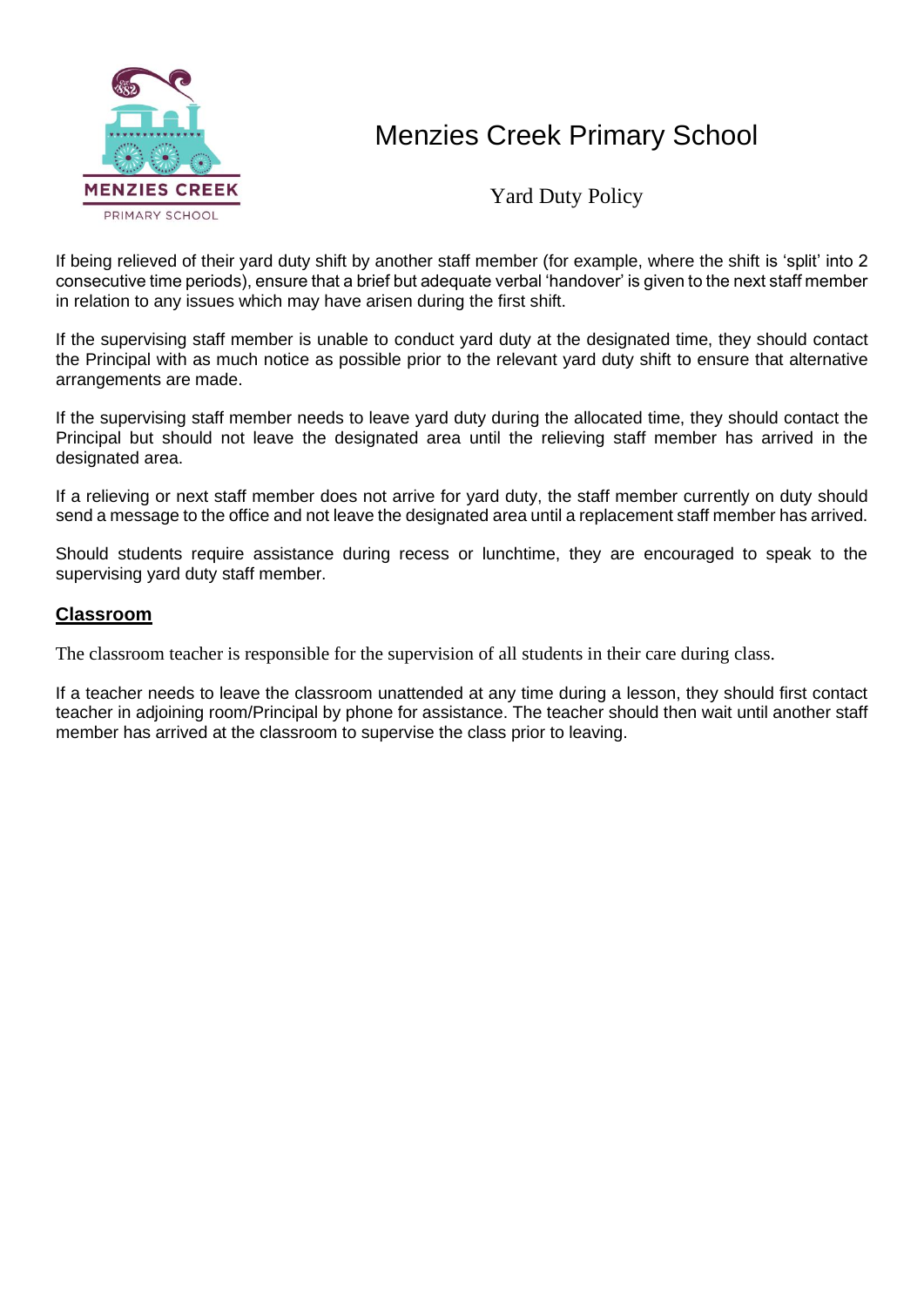

Yard Duty Policy

#### **School activities, camps and excursions**

The principal and leadership team are responsible for ensuring that students are appropriately supervised during all school activities, camps and excursions, including when external providers are engaged to conduct part or all of the activities. Appropriate supervision will be planned for special school activities, camps and excursions on an individual basis, depending on the activities to be undertaken and the level of potential risk involved.

### **Digital devices and virtual classroom**

Menzies Creek Primary School follows the Department'[s](https://www2.education.vic.gov.au/pal/cybersafety/policy) [Cybersafety and Responsible Use of Technologies](https://www2.education.vic.gov.au/pal/cybersafety/policy)  [Policy](https://www2.education.vic.gov.au/pal/cybersafety/policy) with respect to supervision of students using digital devices.

Menzies Creek Primary School will also ensure appropriate supervision of students participating in remote and flexible learning environments while on school site. In these cases, students will be supervised in a break out room (pod/office/gallery) within the line of sight of a staff member.

While parents are responsible for the appropriate supervision of students accessing virtual classrooms from home:

- · student attendance will be monitored through engagement logs
- · any wellbeing or safety concerns for the student will be managed in accordance with our usual processes

– refer to our Student Wellbeing and Engagement Policy and our Child Safety Responding and Reporting Policy and Procedures for further information.

### **Students requiring additional supervision support**

Sometimes students will require additional supervision, such as students with disability or other additional needs. In these cases, the Principal or delegate will ensure arrangements are made to roster additional staff as required. This may include on yard duty, in the classroom or during school activities.

#### **Supervision of student in emergency operating environments**

In emergency circumstances our school will follow our Emergency Management Plan, including with respect to supervision.

In the event of any mandatory period of remote or flexible learning our School will follow the operations guidance issued by the Department.

### **Communication**

This policy will be communicated to our school community in the following ways:

- Included in staff induction processes
- Discussed at staff briefings or meetings, as required
- Included in our staff handbook
- Made a request